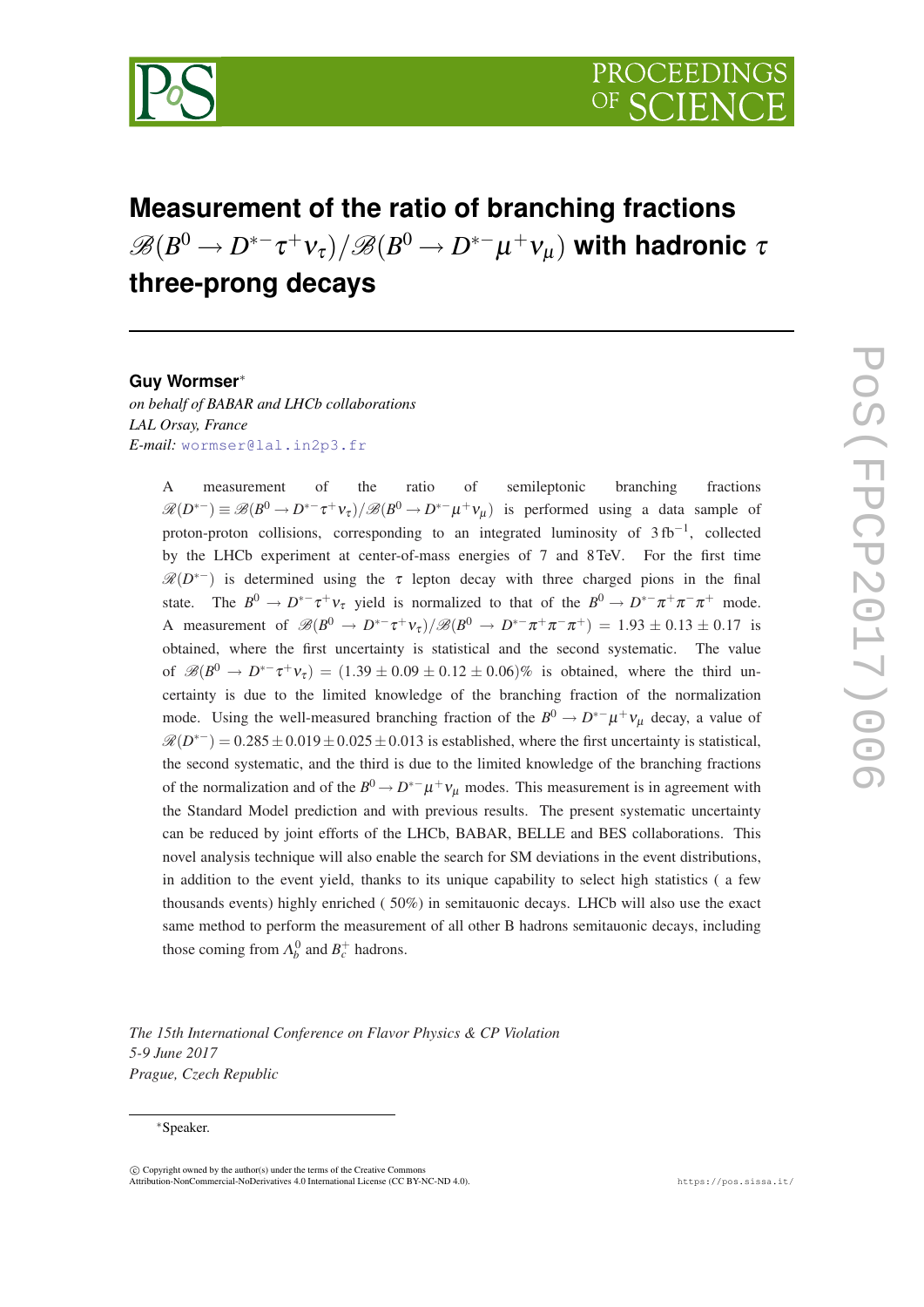# 1. Introduction

In the Standard Model (SM), the electroweak couplings are independent of the lepton family. This lepton universality can be violated in many models that extend the SM by adding interactions with stronger couplings to the third generation. Being mediated by a single *W* boson, semileptonic decays of *b*-hadrons are a sensitive probe of SM extensions with mass-dependent couplings, *e.g.* models with an enlarged Higgs sector or leptoquarks. In particular, the ratios of branching fractions of semi-tauonic decays of *B* mesons relative to decays involving lighter lepton families,  $\mathscr{R}(D^{(*)}) \equiv \mathscr{B}(B \to D^{(*)}\tau^+\nu_{\tau})/\mathscr{B}(B \to D^{(*)}\mu^+\nu_{\mu})$ , are computed in the SM with a precision at the percent level [\[1,](#page-11-0) [2](#page-11-0)], due to the cancellation of the dominant uncertainties from hadronic effects. The experimental determination of such ratios is also clean, due to the cancellation of many systematic uncertainties.

Measurements of  $\mathcal{R}(\mathcal{D})$  and  $\mathcal{R}(D^*)$  have been reported by the Babar [[3](#page-11-0)], Belle [\[4,](#page-11-0) [5\]](#page-11-0) and LHCb experiments [[6](#page-11-0)], that are consistently higher and average at about  $4\sigma$  above the SM predictions [[7](#page-11-0)]. In these measurements, the  $\tau$  lepton was always reconstructed in its leptonic decay to electron or muon. A first simultaneous measurement of  $\mathcal{R}(D^*)$  and the  $\tau$  polarization using the hadronic 1-prong decay was recently released by Belle [[8](#page-11-0)].

This proceeding reports the sensistivity of the first measurement of  $\mathscr{R}(D^{*+})$  where the  $\tau$  lepton decays into three charged particles (3-prong) in the final state, by using a data sample of protonproton collisions, corresponding to 3.0*fb*<sup>−1</sup> integrated luminosity, collected by the LHCb detector at center-of-mass energies  $\sqrt{s} = 7$  and 8 TeV during the LHC Run 1 in 2011-2012. The  $D^{*+}$ meson is reconstructed through the  $D^{*-} \to \overline{D}^0(\to K^+\pi^-)\pi^-$  decay chain. The final state consists of a  $D^*$  meson and 3 pions (plus X). In order to minimize the experimental systematic uncertainties, the  $B^0 \to D^{*-}\pi^+\pi^-\pi^+$  decay is chosen as normalization channel, thus leading to a measurement of  $\mathscr{R}_{had}(D^*) \equiv \mathscr{B}(B^0 \to D^{*-}\tau^+\nu_{\tau})\mathscr{B}(\tau^+ \to 3\pi\nu_{\tau})/\mathscr{B}(B^0 \to D^{*-}3\pi)$  that gives a measurement of  $\mathcal{R}(D^*)$  by taking the branching fraction of the normalization channel and the well-measured semileptonic decay of the  $B^0$  meson in lighter leptons as external inputs. The major background due to  $B^0 \to D^*3\pi(X)$  decays (100 times larger than the signal) can be rejected by three orders of magnitude by requiring a decay topology where the  $\tau$  decay vertex lies downstream of the  $B^0$  decay vertex. This technique is not effective on physics backgrounds due to *B* decays into double charm events, the largest one being due to  $B \to D^* D_s^+(X)$ , since the  $3\pi$  vertex is transported away from the *B* vertex in a similar way as for the signal. Observables based on the kinematics, dynamics and topological structure of these backgrounds are used to suppress them. A multidimensional fit,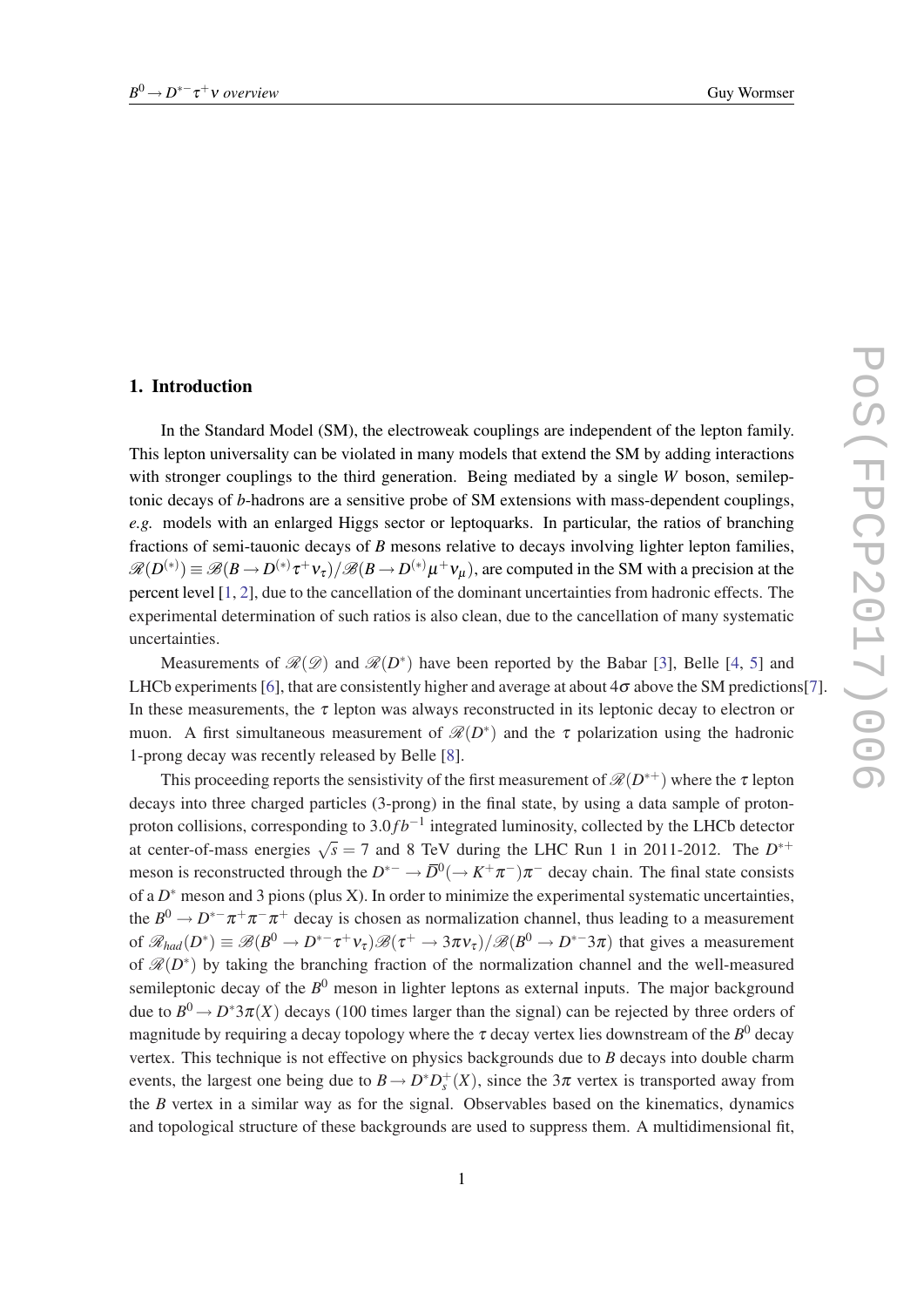where template distributions determined from simulation, corrected by using data control samples when needed, provides the statistical separation of signal from the residual background.

## 2. The LHCb detector

The LHCb detector [[9](#page-11-0), [10](#page-12-0)] is a single-arm forward spectrometer covering the pseudorapidity range  $2 < \eta < 5$ , designed for the study of particles containing b or c quarks.

The online event selection is performed by a trigger [[11\]](#page-12-0), which consists of a hardware stage, based on information from the calorimeter and muon systems, followed by a software stage, which applies a full event reconstruction. At the hardware trigger stage, events are selected because either particles other than those in the  $D^*$  3 $\pi$  system pass any trigger requirements, or the  $D^*$  decay products satisfy the hadron trigger requirement. The software trigger is topologically based and requires a two-, three- or four-track secondary vertex with a significant displacement from the primary *pp* interaction vertices (PV). A multivariate algorithm [[12\]](#page-12-0) is used for the identification of secondary vertices consistent with the decay of a *b* hadron. In addition, at least one of the following conditions must be met: the  $D^*$  3 $\pi$  system must pass the topological trigger defined above, or the  $D<sup>0</sup>$  and its decay products must satisfy selection criteria based on particle momenta and transverse momenta,  $D^0$  momentum pointing to a PV, and  $D^0$  reconstructed mass.

In the simulation, *pp* collisions are generated using PYTHIA [\[13](#page-12-0)] with a specific LHCb configuration [[14](#page-12-0)]. Decays of hadronic particles are described by EVTGEN [[15\]](#page-12-0), in which final-state radiation is generated using PHOTOS [\[16](#page-12-0)]. The interaction of the generated particles with the detector, and its response, are implemented using the GEANT4 toolkit [[17\]](#page-12-0) as described in Ref. [[18\]](#page-12-0). In the generation of signal decays, form factors are used that are derived from Heavy Quark Effective Theory [\[19](#page-12-0)]. The experimental values of the corresponding parameters are taken from [[7](#page-11-0)], except for an unmeasured helicity-suppressed component, that is taken from [\[20\]](#page-12-0).

## 3. Signal selection

In the offline selection,  $D^0$  candidates are built from well identified kaons and pions, with good track quality. The invariant mass of the  $D^0$  candidate must be compatible within 20 MeV with its known value. The  $D^*$  candidates are obtained from  $D^0$  candidates by adding a low-energy pion. The difference between the invariant mass of the  $D^*$  and  $D^0$  candidates must lie within 2.5 MeV of the known value. Three well identified and well reconstructed pions are used to build  $\tau$  candidates. They also must satisfy IP- $\chi^2 > 15$ . Both  $D^0$  and  $\tau$  candidates must have vertices with a good  $\chi^2$ , their momentum vectors must approximately point to the location of one PV. The impact parameter of the  $D^0$  candidate with respect to any PV must be greater than  $10\sigma$ . The flight distance of the  $\tau$  candidate with respect to any PV must be greater than  $10\sigma$  in the beam direction, and between 0.2 and 0.5  $mm$  in the transverse plane. The  $B^0$  candidate is built by performing a least-square fit of its decay chain [\[21\]](#page-12-0). A requirement for the  $\tau$  vertex to be downstream the  $B^0$  vertex by at least  $4\sigma$  significance, as shown in Fig. [1,](#page-3-0) rejects the background due to  $B \to D^* 3\pi X$  decays by three orders of magnitude. After this requirement, the dominant physical background are double charmed events, the only ones to possess the signal vertex topology, as shown in Fig. [2](#page-3-0). A similar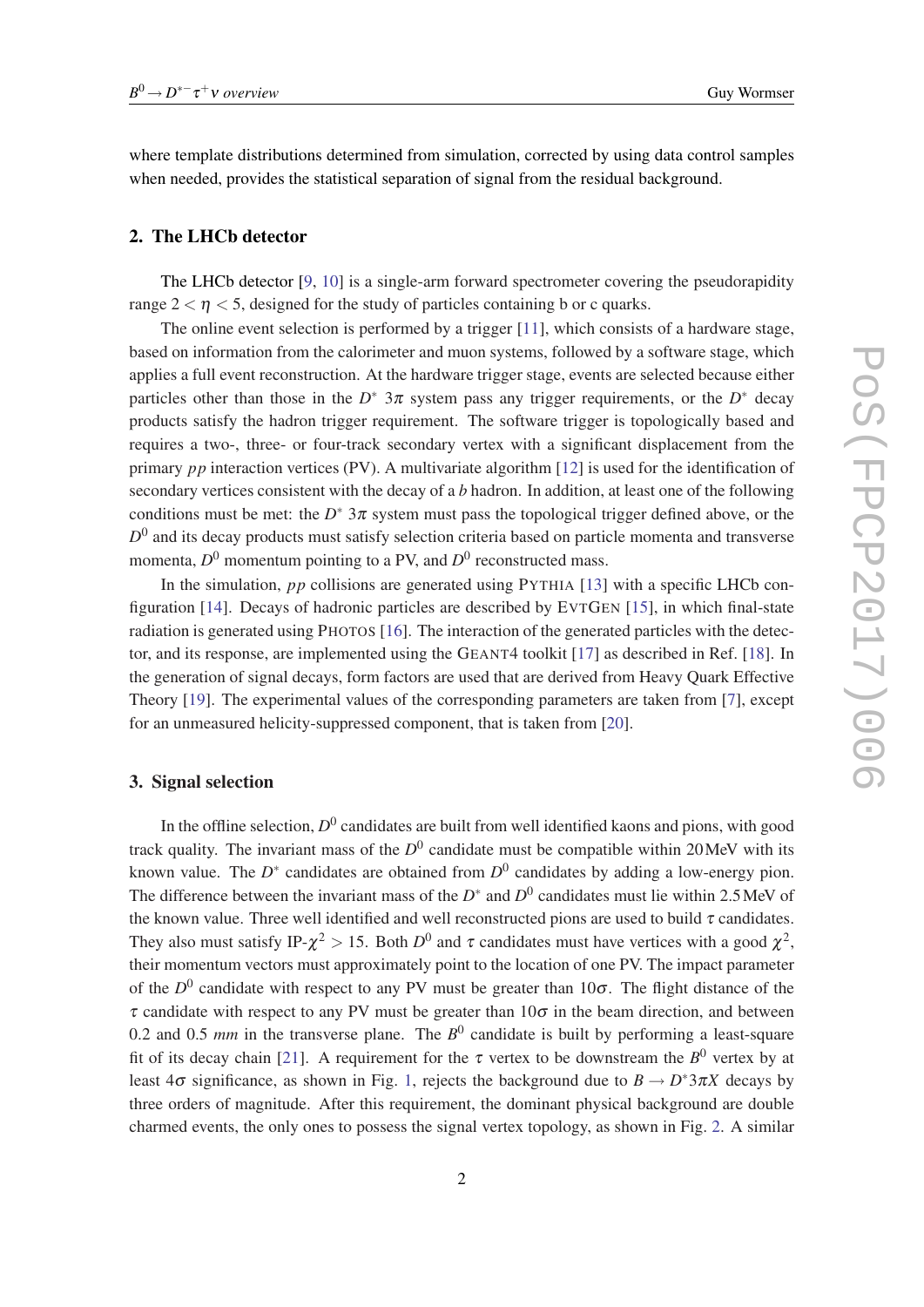<span id="page-3-0"></span>

Figure 1: Topology of the signal decay. A requirement on the distance between the  $3\pi$  and the  $B^0$  vertices along the beam direction to be greater than four times its uncertainty is also shown.



Figure 2: Distribution of the distance between the  $B^0$  vertex and the  $3\pi$  vertex along the z axis, divided by its uncertainty, obtained using simulation. The grey area corresponds to the prompt background component, the blue and red areas to double-charm and signal components, respectively. The vertical line shows the  $4\sigma$ requirement used in the analysis to reject the prompt background component.

requirement for the  $D^0$  vertex to be downstream the  $\tau$  vertex with at least 4 $\sigma$  significance is used to select the normalization sample.

Physics backgrounds due to partially reconstructed *B* decays, where at least one additional particle originates from either the  $3\pi$ , the  $B^0$  vertex, or both, are suppressed by requiring a single B<sup>0</sup> candidate per event, and by applying an isolation algorithm as follows. If any other charged track in the event, with transverse momentum larger than  $250 \text{ MeV}/c$  and impact parameter IP with respect to all PVs larger than 2 $\sigma$ , have an IP with respect to either the  $B^0$  or  $\tau$  vertex smaller than 5 $\sigma$ , the event is rejected. This criterium rejects backgrounds due to *B* decays with a  $D^*D^0$  in the final state by 95% and is still 80% efficient on signal.

Another isolation algorithm, used in the following, computes the multiplicity of reconstructed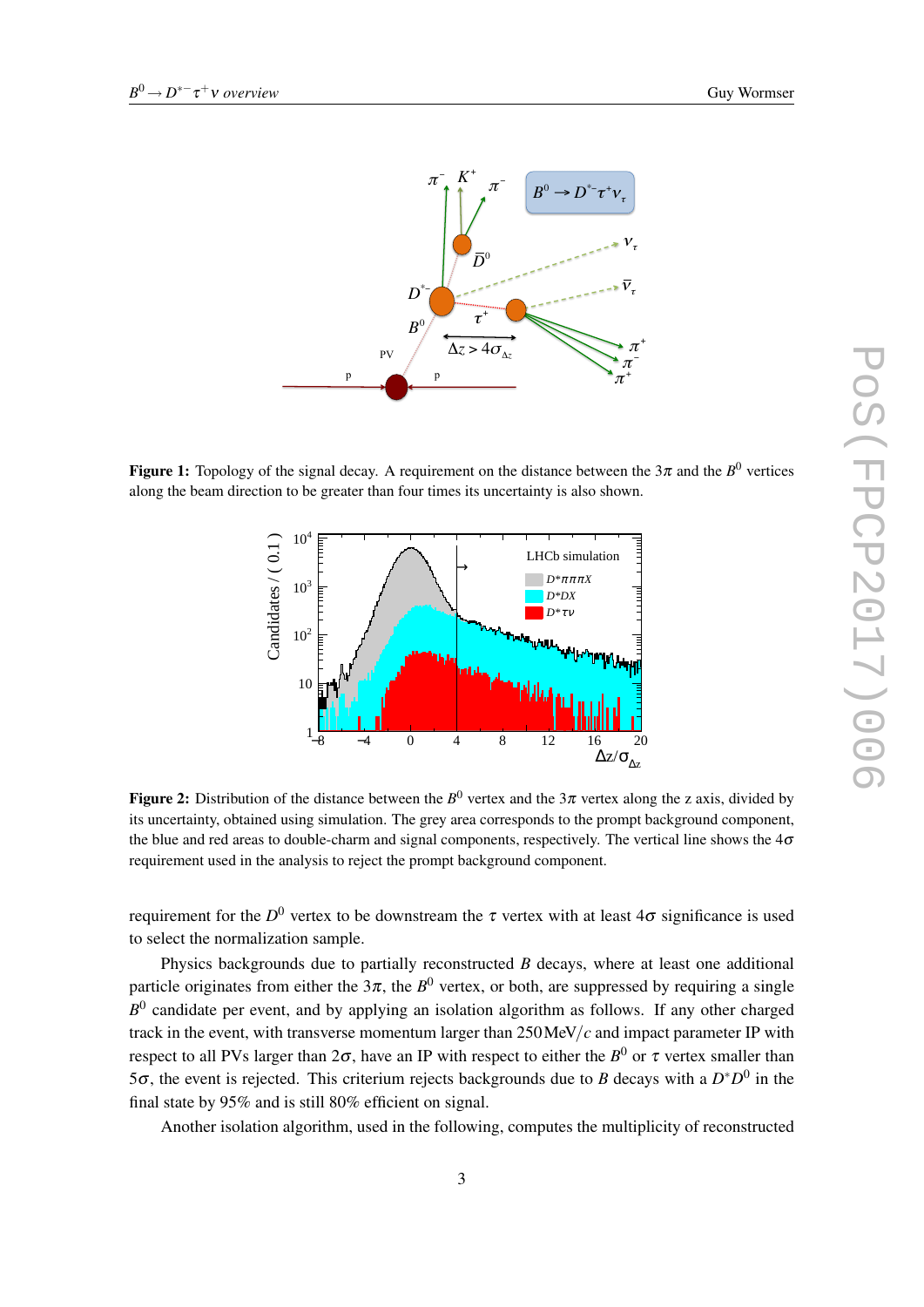tracks, neutral objects and the sum of neutral energy contained in cones of different sizes around the direction of the  $\tau$  candidates.

The reconstruction of the kinematics of the signal decay is crucial for signal and background discrimination. Even in the presence of an unreconstructed neutrino, the measurable flight length of the  $\tau$  allows to determine its momentum with a 2-fold ambiguity

$$
|\vec{p}_{\tau}| = \frac{(m_{3\pi}^2 + m_{\tau}^2)|\vec{p}_{3\pi}| \cos\theta \pm E_{3\pi}\sqrt{(m_{\tau}^2 - m_{3\pi}^2)^2 - 4m_{\tau}^2|\vec{p}_{3\pi}|^2\sin^2\theta}}{2(E_{3\pi}^2 - |\vec{p}_{3\pi}|^2\cos^2\theta)},
$$
(3.1)

where  $\theta$  is the angle between the 3 charged pions and the  $\tau$  direction;  $m_{3\pi}$ ,  $|\vec{p}_{3\pi}|$  and  $E_{3\pi}$  are the invariant mass, 3-momentum and energy of the  $3\pi$  system, respectively; and  $m<sub>\tau</sub>$  is the  $\tau$  mass. To avoid this ambiguity, the kinematic point where the argument of the root square vanishes can be used. This corresponds to the angle:

$$
\theta_{max} = \arcsin\left(\frac{m_{\tau}^2 - m_{3\pi}^2}{2m_{\tau}|\vec{p}_{3\pi}|}\right). \tag{3.2}
$$

This angle is used to estimate the  $\tau$  momentum  $|\vec{p}_{\tau}| = |\vec{p}_{\tau}(\theta_{max})|$ . A similar argument is used to infer the  $B^0$  momentum, thereby allowing to reconstruct rest frame variables, such as the  $\tau$  decay time and the squared four-momentum transfer of the *B* to the lepton system  $q^2 = (p_B - p_{D^*})^2$ with  $p_B$  and  $p_{D^*}$  being the four momenta of the *B* and  $D^*$  mesons, with no biases and resolutions sufficient enough to preserve a good discrimination between signal and backgrounds. A partial reconstruction is performed also in the background hypothesis where  $B \to D^* D_s^+ (\to 3\pi N)$ , *N* being a massive neutral system, by solving the equation for momentum conservation in two possible ways by applying vectorial algebra.

The Dalitz structure of the  $3\pi$  system is a powerful discriminant against backgrounds due to *B* decays in a  $D^*$  and another charm hadron in the final state, especially the  $D_s^+$  meson. The threeprong decays of the  $\tau$  lepton are dominated by the  $a_1$  resonance, therefore the Dalitz plane will exhibit two  $\rho$  bands. The  $D_s$  decays with  $3\pi$  in the final state, instead, are dominated by the  $\eta$  and  $\eta'$  resonances to a large extent, leading to an enhancement of the Dalitz structure at lower masses.

The suppression of double-charm backgrounds is achieved by combining observables related to the cone-based isolation algorithm (5 variables), to the partial reconstruction in the signal (2 variables) and background (6 variables) hypotheses, to the Dalitz structure of the  $3\pi$  system (2 variables), and to the *B* <sup>0</sup> decay kinematics (3 variables), in a multivariate analysis (MVA) method using a boosted decision tree (BDT) [[22,](#page-12-0) [23\]](#page-12-0). The BDT is trained using signal and background simulations. The background rejection is validated by using three data control samples: a  $B \to D^* D_s^+ X$ sample obtained by using the partial reconstruction technique in the background hypothesis; a  $B \to D^*D^0X$  sample obtained by removing the charged particle isolation criterium and requiring a charged kaon around the 3 $\pi$  vertex with a mass of the K3 $\pi$  system compatible with a  $D^0$  meson; a  $B \to D^*D^+$  sample obtaining requiring positive kaon identification for the pion candidate with charge opposite to that of the other two and a mass of the  $K\pi\pi$  system compatible with a  $D^+$  meson. A good agreement in the distribution of the input variables to the BDT is observed in data and simulation for all three control samples. The yield for the normalization mode is determined by fitting the invariant mass distribution of the  $D^*$  3 $\pi$  system around the  $B^0$  peak in the normalization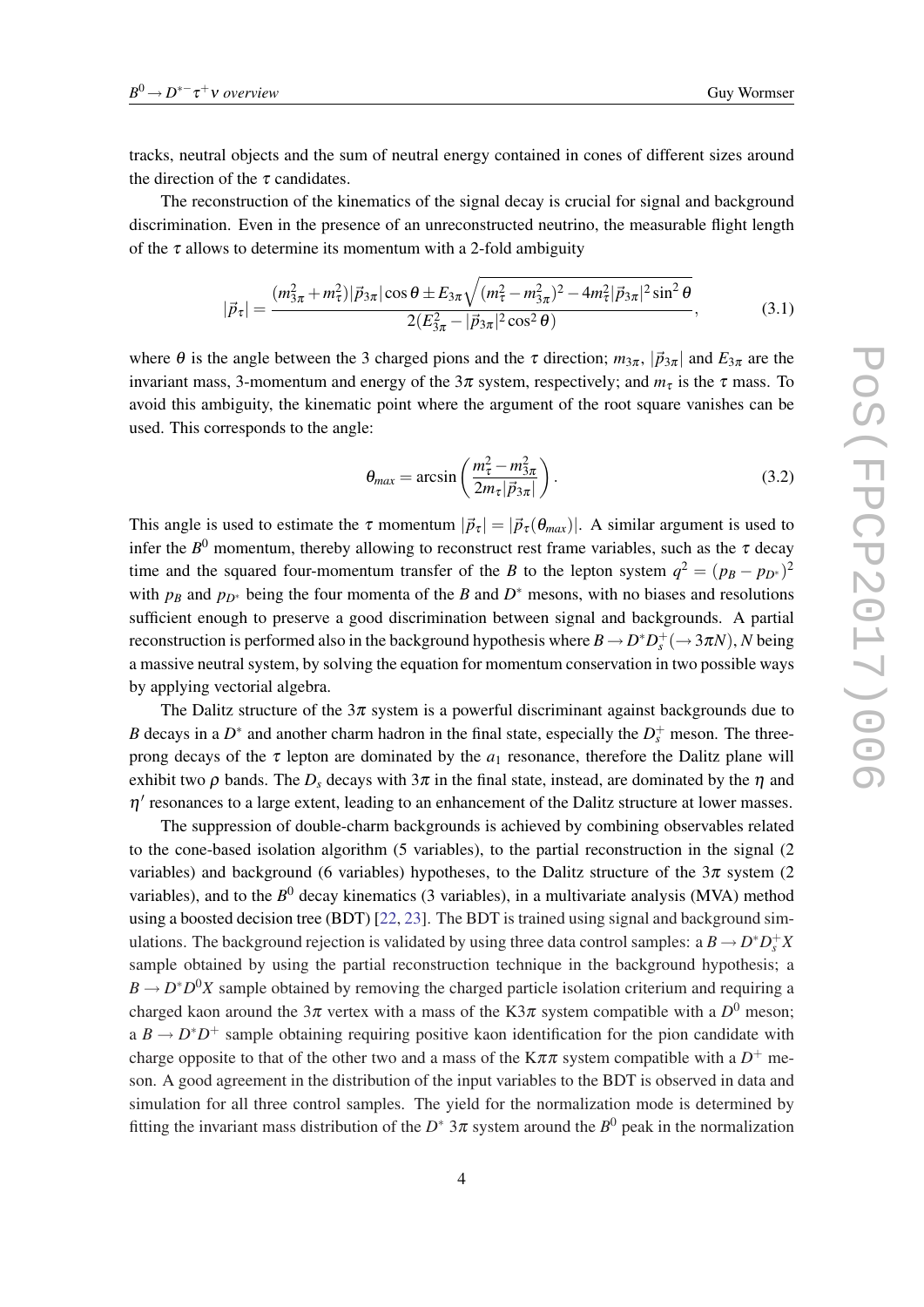

Figure 3: Invariant mass distributions : (Top left)  $D^*$  3 $\pi$  in normal topology (Bottom right) 3pion in detached topology, (Top right) K $3\pi$  in detached topology when an extra charged kaon has been identified as compatible with the 3 $\pi$  vertex (Bottom Right)  $K^-\pi^+\pi^-$  in detached topology where the particle with charge opposite to the two others' has been identified as a good Kaon candidate

sample. Fig.3 exhibits this mass peak, as well as the 3 others which are used to control the backgrounds induced by the  $D_s^+$ ,  $D^0$  and  $D^+$  mesons. The fitting function is the sum of a Crystal Ball and Gaussian functions for signal, an exponential function for the combinatorial background. A total  $17657 \pm 164_{stat} \pm 64_{syst} \pm 22_{D,sub}$  candidates are found, where the first uncertainty is statistical, the second systematic and the third refers to the subtraction of a small contribution of  $151 \pm 22$ candidates due to  $B \to D^* D_s^+ (\to 3\pi)$  decays.

# 4. The  $D_s^+$  decay model

At low BDT values, the data sample consists about 85% of  $D^*D_s^+$  events and is used to refine the  $D_s^+$  decay model used in the MC simulation. A simultaneous fit of 4 mass spectra (min  $\text{mass}(\pi^+\pi^-)$ , max mass  $(\pi^+\pi^-)$ , mass $(\pi^+\pi^+)$ , mass  $(3\pi)$  allows to fix the relatives proportions of the four main categories of  $D_s^+$  decays into 3pions :  $\eta \pi + X$ ,  $\eta' \pi + X$ ,  $\phi$ ,  $\omega + X$ ,  $R\pi^+ \pi^- \pi^+$ . The distribution (min mass( $\pi^+\pi^-$ ) is playing a specially useful role because it constrains the  $\eta'$  component through the low mass enhancement specific to the  $\eta' \to \eta \pi^+ \pi^-$ , and therefore constrains the rate of only signal-like decay channel of the  $D_s^+$  meson,  $D_s^+ \to \eta' \pi + X$  with  $\eta' \to \rho \gamma$ . Fig[.4](#page-6-0) shows the minimum mass( $\pi^+\pi^-$ ) with the four  $D_s^+$  components mentionned above and the very good agreement obtained in that fit. The relative contribution of each mode in the high BDT output region used for the signal fit are inferred using simulation. The signal yield is obtained by a three-dimensional fit to the data, in a region above the threshold previously mentioned in the BDT output, by using templates obtained on simulation. The fit variables are: the  $\tau$  decay time, the squared invariant mass of the lepton pair  $q^2$ , and the output of the BDT. The control samples defined above are also used to check that the simulation well reproduces the expected distributions on data, and to correct the simulation otherwise.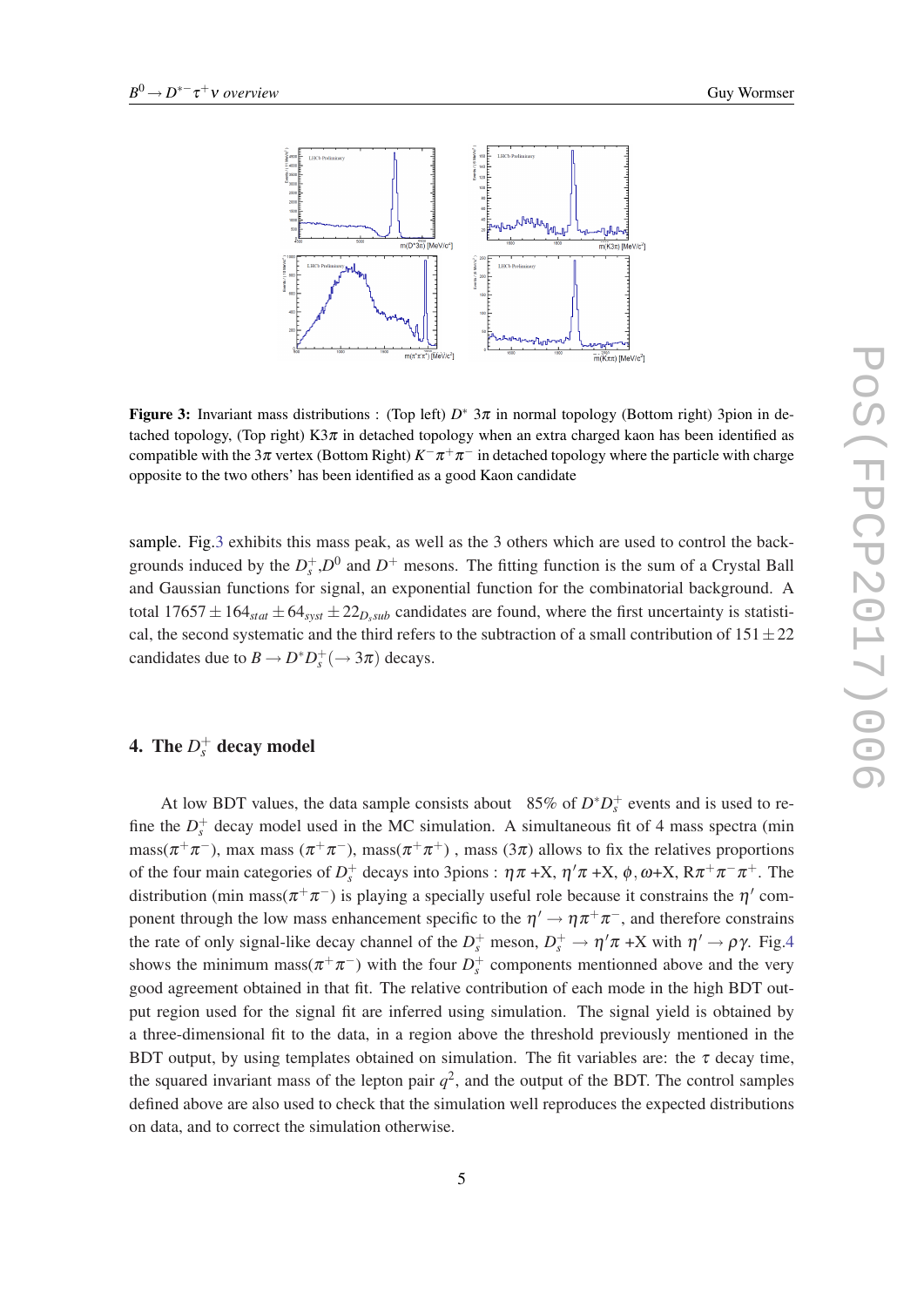<span id="page-6-0"></span>

Figure 4: Fit to the  $min(m_{\pi^+\pi^-})$  distribution in a sample enriched in  $D^*D_s$  decays, obtained by requiring the BDT output below a threshold. The different fit components correspond to  $D_s$  decays with  $\eta$  (red),  $\eta'$ (green), all the rest (magenta) in the final state, and non- $D<sub>s</sub>$  decays (grey). The total fit model is the solid histogram, points correspond to data.

#### 5. Templates determination and signal extraction

The signal template is the sum of two terms, due to  $\tau \to 3\pi$  and  $\tau \to 3\pi\pi^0$  decay, where the yield for the latter scaled with the former through a proportionality factor determined by their relative branching fractions and selection efficiencies. A contribution due to  $B \to D^{**} \tau v_{\tau}$  decays, with the *D*<sup>\*</sup> being produced in the *D*<sup>\*\*</sup> decay chain, is also linked to the signal yield through a proportionality factor determined from simulation, and validated on a sample where the narrow  $D_1^0(2420)$  and  $D_2^{*0}(2460)$  resonances are reconstructed in their  $D^*\pi$  decay.

The background due to  $H_b \to D^* D_s^+ X$  decays,  $H_b$  being a generic *b* hadron, is divided into contributions from  $B^0 \to D^{*-}D_s^+$ ,  $B^0 \to D^{*-}D_s^{*-}$ ,  $B^0 \to D^{*-}D_{s0}^{*+}$ ,  $B^0 \to D^{*-}D_{s1}^{'+}$ ,  $B^{0,+} \to D^{**}D_s^+X$ ,  $B_s^0 \to D^{*-}D_s^+X$ . Their relative contributions are constrained by using the results of a fit, to the  $D^*$  3 $\pi$  invariant mass on a data control sample consisting of these decays, where the  $D_s^+$  meson is reconstructed through its exclusive decay in  $3\pi$ . The relative amount of each contribution obtained from this fit is used to rescale the simulation when preparing the templates to be used in the final fit.

The number of floating parameters in the fit is 11. The  $B \to D^*D^0X$  background is subdivided in two contributions, according to whether the  $3\pi$  originate from the same  $D^0$  vertex, or where at least one pion originate from the *D* <sup>0</sup> vertex and the other two from elsewhere. The contribution of the former is constrained, based on the yield obtained on the  $D^0 \to K3\pi$  control sample where a kaon compatible with the  $3\pi$  vertex is found. The template shape is also taken from the same control sample. The yield of the latter is a free parameter in the fit. The yield of the  $B \to D^*D^+X$ background is a free parameter. The template shape is taken from the corresponding control sample. A residual contribution of  $B \to D^* 3\pi X$  decays is included, its contribution constrained by means of the  $B^0 \to D^* 3\pi$  exclusive peak.

The combinatorial background is divided in two contributions, depending on whether the *D*<sup>∗</sup>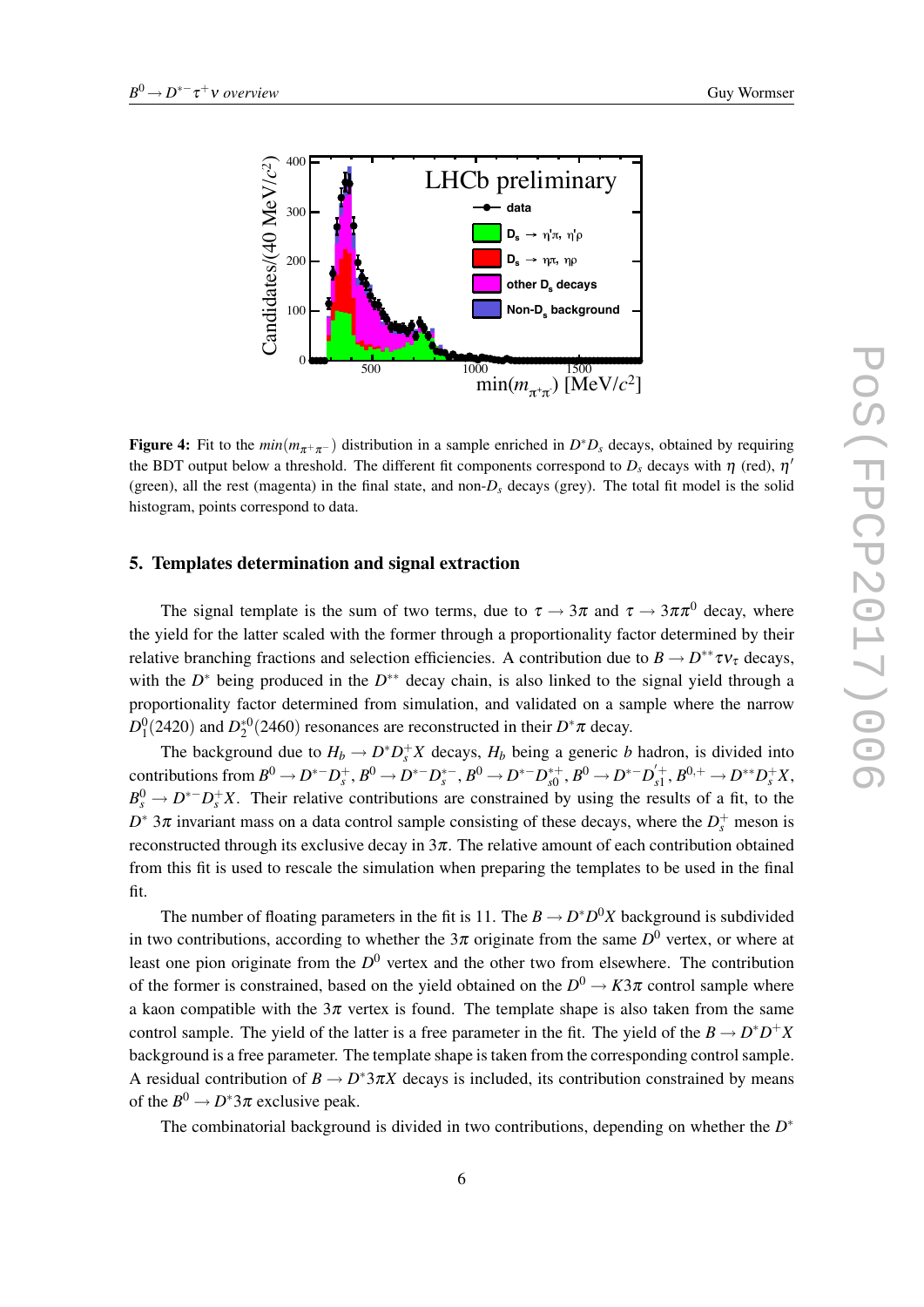Uncertainties in the template shape, that originate from the finite size of the simulation sample, are taken into account in the fit likelihood by using the Beeston-Barlow procedure [\[24](#page-12-0)].

By taking into account the ratio of efficiencies between signal and normalization  $\varepsilon_{sig}/\varepsilon_{norm}$ , correction factors due to PID and trigger mismodelling between data and MC, the sum of the branching fractions for the  $\tau \to 3\pi$  and  $\tau \to 3\pi \pi^0$  decays, properly reweighted to take into account efficiency differences, the value for the  $B^0 \to D^*3\pi$  and  $B^0 \to D^{*-}\mu\nu_\mu$ , R(D<sup>\*</sup>) can be determined. We obtain a statistical error of 6.7% for the Run1 data sample. This is the smallest statistical reported so far for a single measurement of  $R(D^*)$ . The results of the fit are shown in Fig. 5. The



Figure 5: Distributions of (left) the  $3\pi$  decay time,  $\tau_{3\pi}$ , and (right)  $q^2$  in four different BDT bins. The BDT output and the signal purity increase from top to bottom. The various fit components are described in the legend.

signal yield is corrected for a small bias of 40 candidates, due to the finite size of the templates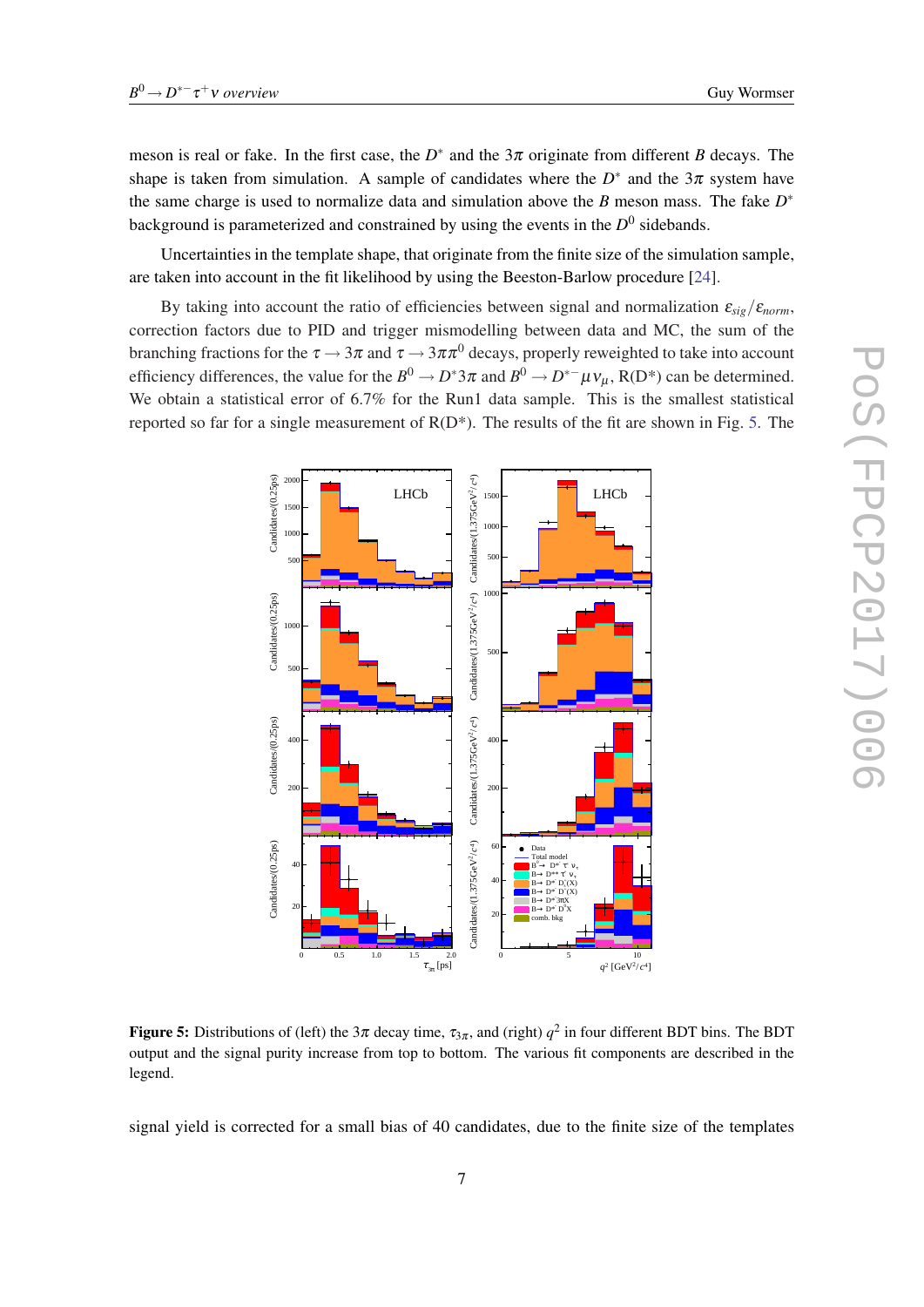| <b>THERE</b> Is recently a following anothermines on $\partial v_i D$              |                                                    |
|------------------------------------------------------------------------------------|----------------------------------------------------|
| Source                                                                             | $\delta R(D^{*-})/R(D^{*-})$<br>$\lceil \% \rceil$ |
| Simulated sample size                                                              | 4.7                                                |
| Empty bins in templates                                                            | 1.3                                                |
| Signal decay model                                                                 | 1.8                                                |
| $D^{**}\tau v$ and $D_s^{**}\tau v$ feeddowns                                      | 2.7                                                |
| $D_{s}^{+} \rightarrow 3\pi X$ decay model                                         | 2.5                                                |
| $B \to D^{*-}D_{s}^{+}X$ , $B \to D^{*-}D^{+}X$ , $B \to D^{*-}D^{0}X$ backgrounds | 3.9                                                |
| Combinatorial background                                                           | 0.7                                                |
| $B \rightarrow D^{*-}3\pi X$ background                                            | 2.8                                                |
| Efficiency ratio                                                                   | 3.9                                                |
| Total uncertainty                                                                  | 8.9                                                |

Table 1: Relative systematic uncertainties on  $\mathcal{R}(D^{*-})$ .

from simulation, as detailed below, giving  $N_{sig} = 1273 \pm 85$  candidates. A measurement of

$$
\mathcal{K}(D^{*-}) = 1.93 \pm 0.13 \, (\text{stat}) \pm 0.17 \, (\text{syst}) \tag{5.1}
$$

is obtained by multiplying the ratio of the yields for signal and normalization modes by the ratio of the two respective efficiencies. A correction factor  $1.056 \pm 0.025$  is applied when computing  $\mathscr{K}(D^*)$  in order to account for discrepancies between data and simulation, and for a small feeddown contribution from  $B_s^0 \to D_s^{**-} \tau^+ \nu_{\tau}$  decays, where  $D_s^{**-} \to D^{*-} K^0$ .

A value of  $\mathcal{B}(B^0 \to D^{*-}\tau^+\nu_{\tau}) = (1.39 \pm 0.09 \text{(stat)} \pm 0.12 \text{(syst)} \pm 0.06) \times 10^{-2} \text{ is obtained}$ by using  $\mathscr{B}(B^0 \to D^{*-3}\pi) = (7.21 \pm 0.29) \times 10^{-3}$  from Ref. [\[25](#page-12-0)]. A determination of  $\mathscr{R}(D^{*-})$  $0.285 \pm 0.019$  (stat)  $\pm 0.025$  (syst)  $\pm 0.013$  is obtained by using  $\mathscr{B}(B^0 \to D^{*-} \mu^+ \nu_\mu) = (4.88 \pm 0.019)$  $(0.10) \times 10^{-2}$  from Ref. [\[26](#page-12-0)]. In both results, the third uncertainty is due to the limited knowledge of the external branching fraction(s).

#### 6. Systematic uncertainties

Systematic uncertainties on  $\mathcal{R}(D^{*-})$  are reported in Table 1. The uncertainty due to the limited size of the simulated samples is computed by repeatedly sampling each template with a bootstrap procedure, performing the fit, and taking the standard deviation of the results obtained. The limited size of the simulated samples also contributes to the systematic uncertainty on the efficiencies for signal and normalization modes. The existence of empty bins in the templates used in the fit, due to the limited size of the simulated samples, introduces a positive bias of 3% in the determination of the signal yield. This corresponds to a correction of 40 candidates, with an uncertainty of 1.3%.

The systematic uncertainty associated to the signal decay model derives from the limited knowledge of the form factors and the  $\tau$  polarization, from possible contributions from other  $\tau$ decay modes, and from the relative branching fractions and selection efficiencies of  $\tau^+ \to 3\pi\pi^0\overline{v}_t$ and  $\tau^+ \to 3\pi \overline{v}_\tau$  decays. Uncertainties due to the knowledge of the  $D^{**}\tau^+\nu_\tau$  contribution to the signal yield are estimated using a control sample where one additional charged pion originating from the *B* vertex is identified. The observed yield of the narrow  $D_1(2420)^0$  resonance is used to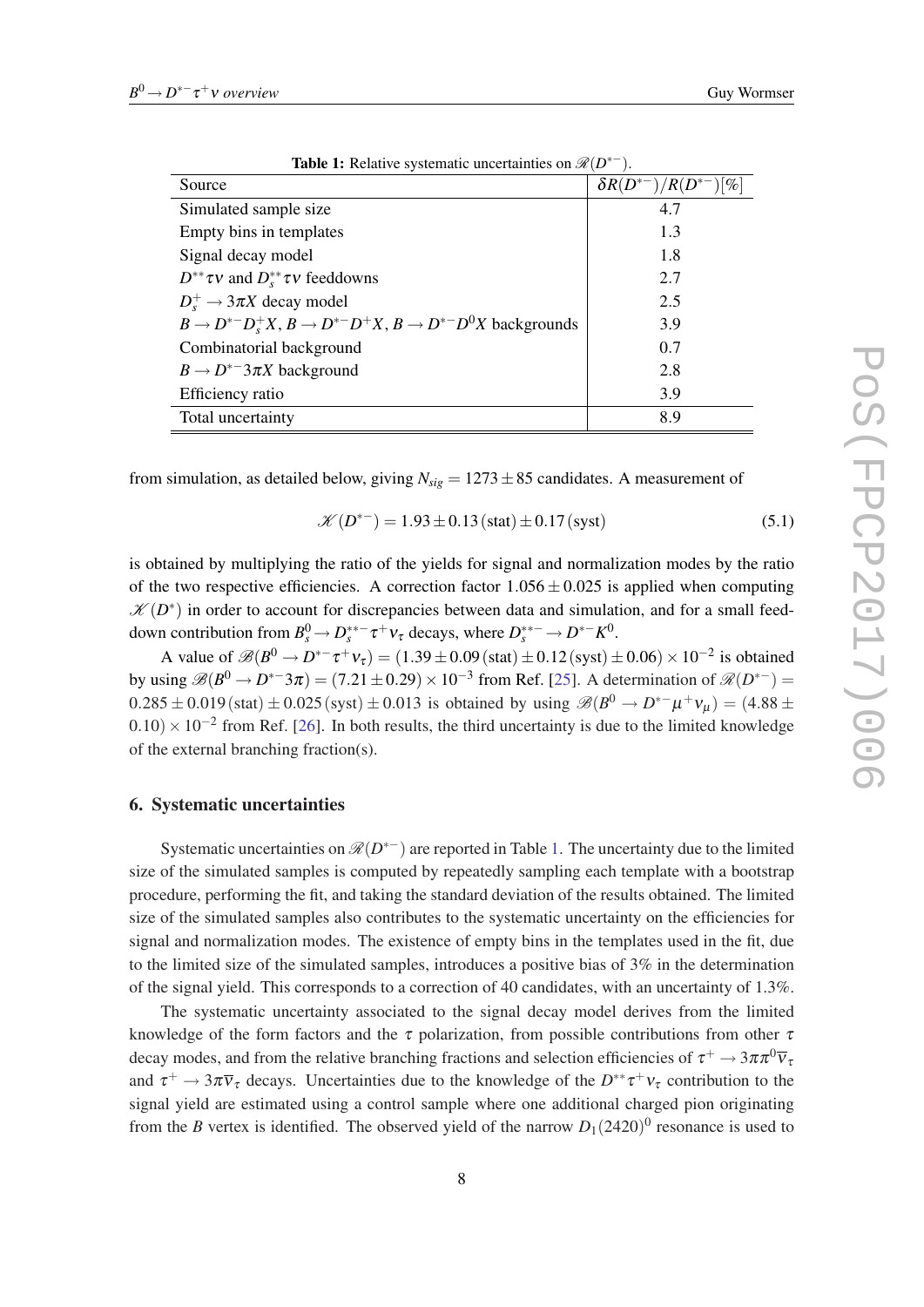infer a 40% uncertainty on the yield of  $D^{**}\tau^+\nu_{\tau}$  decays relative to that of the signal. A systematic uncertainty is also assigned to take into account the feeddown from  $B_s^0$  decays into  $D_s^{**-} \tau^+ \nu_{\tau}$ .

The uncertainty due to the knowledge of the  $D_s^+$  decay model is estimated by repeatedly varying the correction factors of the templates within their uncertainties, as determined from the associated control sample, and performing the fit. The spread of the fit results is assigned as the corresponding systematic uncertainty. The template shapes of the  $D^{*-}D_s^+$ ,  $D^{*-}D^0$  and  $D^{*-}D^+$ backgrounds depend on the dynamics of the corresponding decays. Empirical variations of the kinematic distribution are performed, and the spread of the fit results is taken as a systematic uncertainty. A similar procedure is applied to the template for the combinatorial background. Other sources of systematic uncertainty arise from the inaccuracy on the yields of the various background contributions, and from the limited knowledge of the normalization and the resonant structure of the residual background due to  $B^0 \to D^{*-}3\pi X$  decays.

Systematic effects on the efficiencies for signal and normalization partially cancel in the ratio. The trigger efficiency depends on the distributions of the decay time of the  $3\pi$  system and the invariant mass of the *D* ∗− 3π system. These distributions differ between the signal and normalization modes, and the difference of the trigger efficiency for these two decays is taken into account.

# 7. Results

The first measurement of  $\mathcal{R}(D^{*-})$  with three-prong  $\tau$  decays has been performed by using a technique that is complementary to all previous measurements of this quantity and offers the possibility to study other *b*-hadron decay modes in a similar way. The result,  $\mathcal{R}(D^*)$  =  $0.285 \pm 0.019$  (stat)  $\pm 0.025$  (syst)  $\pm 0.013$  (ext), is one of the most precise single measurements performed so far. It is one standard deviation higher the than the SM calculation  $(0.252 \pm 0.003)$ of Ref. [\[1\]](#page-11-0), and consistent with previous determinations. An average of this measurement with the LHCb result using  $\tau^+ \to \mu^+ \nu_\mu \overline{\nu}_\tau$  decays [[27\]](#page-12-0), accounting for small correlations due to form factors,  $\tau$  polarization and  $D^{**}\tau^+\nu_{\tau}$  feeddown, gives  $\mathcal{R}(D^{*-}) = 0.306 \pm 0.016$  (stat)  $\pm 0.022$  (syst), consistent with the world average and 2.1 standard deviations above the SM prediction. A summary of all R(D\*) measurements up to now is presented on Fig. [6](#page-10-0). The latest update from HFLAV [\[26](#page-12-0)] including this result (Fig. [7\)](#page-10-0) indicates that, although this result moves the WA  $R(D^*)$  slightky closer to its SM expected value, nevertheless, due to its small uncertainties, the new combined disagreement between  $R(D)$  and  $R(D^*)$  grows from 4.0 to 4.1 $\sigma$ .

# 8. Prospects

LHCb Run2 data sample contains about 3 times more  $D^*$  events per fb<sup>-1</sup> because of the higher  $b\overline{b}$  cross section at 13 TeV and more efficient trigger conditions. The data sample using data already on tape today, can therefore be tripled and reach a statistical precision significantly better than the present world average. More over, LHCb can and will study using the  $\tau$  muonic and hadronic channels all the other semitauonic decays, namely  $B_s^0$  to  $D_s^+\tau v$ ,  $\Lambda_b^0$  to  $\Lambda_c^+\tau v B_c^+$  to J/ $\psi\,\tau v$ , *B*<sup>0</sup> and *B*<sup>+</sup> to *D*<sup>0</sup>*τv* and *D*<sup>+</sup>*τv*. The relative precision of the R measurement in all these channels will depend of the specific combination of production yield, reconstructible final states' branching fractions, trigger conditions and background levels, but one could estimate that they can end up to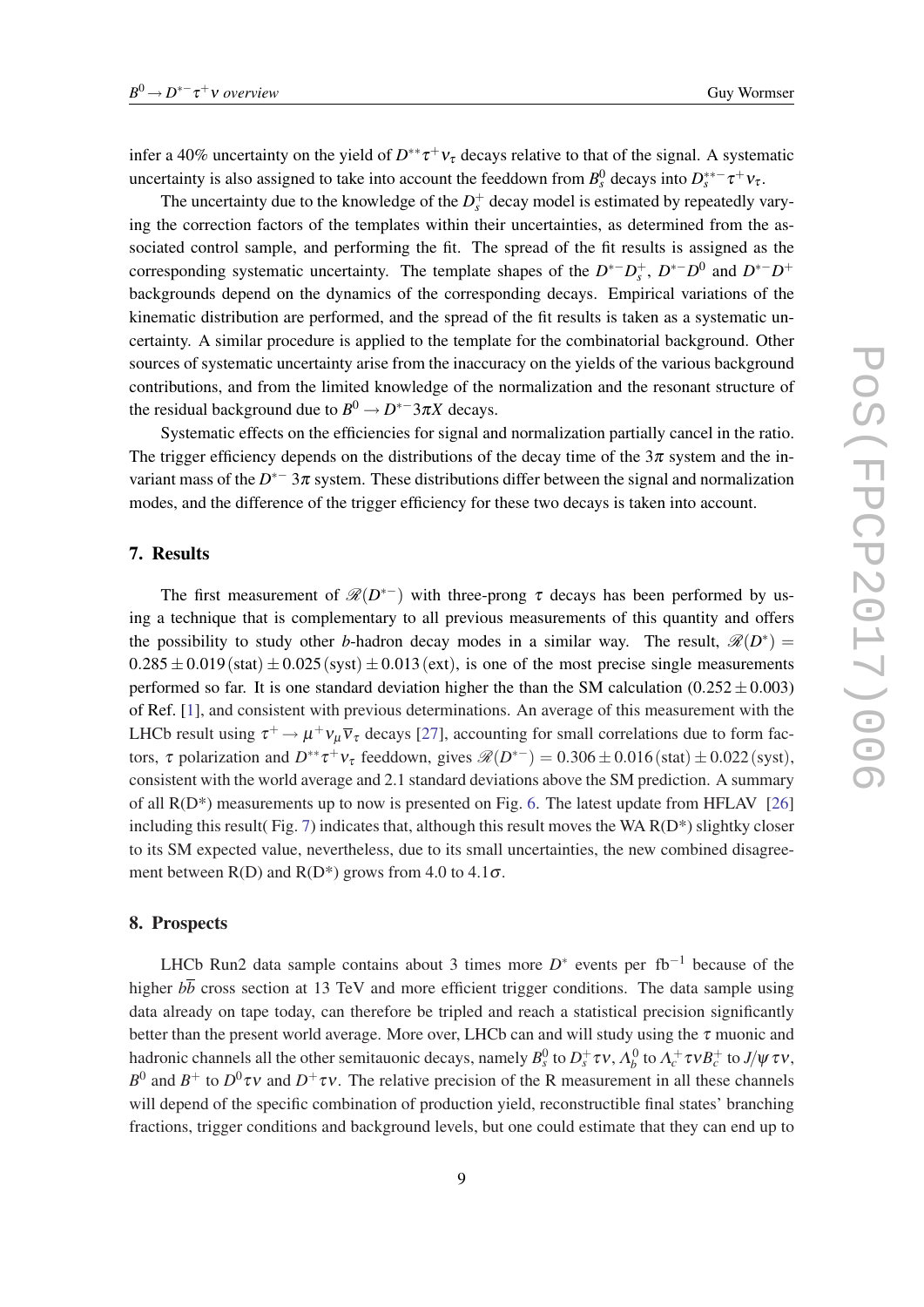<span id="page-10-0"></span>

**Figure 6:** Results of this analysis together with all  $R(D^*)$  measurements reported so far, together with the new R(D\*) LHCb average determination, compared to the SM prediction



**Figure 7:** R(D) and  $R(D^*)$  measurements reported so far including this result, with the HFLAV [[26\]](#page-12-0) determination of the World average (WA), and compared to the SM prediction

be rather similar at the 10% level. The diversity of all these channels, as well as the different values of the spin of spectator particle (0 for  $D_s^+$ ,  $D^0$  and  $D^+$ , 1 for  $D^*$  and  $J/\psi$  and 1/2 for  $\Lambda_c^+$ ) will offer an uncomparable probe of deviations from SM due to Lepton Universality Violation. It has also be stressed that the  $3\pi$  hadronic  $\tau$  analysis channel will offer, in all these cases, the possibility to study potential deviations from SM prediction beyond the mere event yield, by a study of relevant angular and kinematic distributions thanks to the large purity (typically 50%) and high statistics (typically 1000 events) that can be uniquely reached with the novel method described in this proceedings.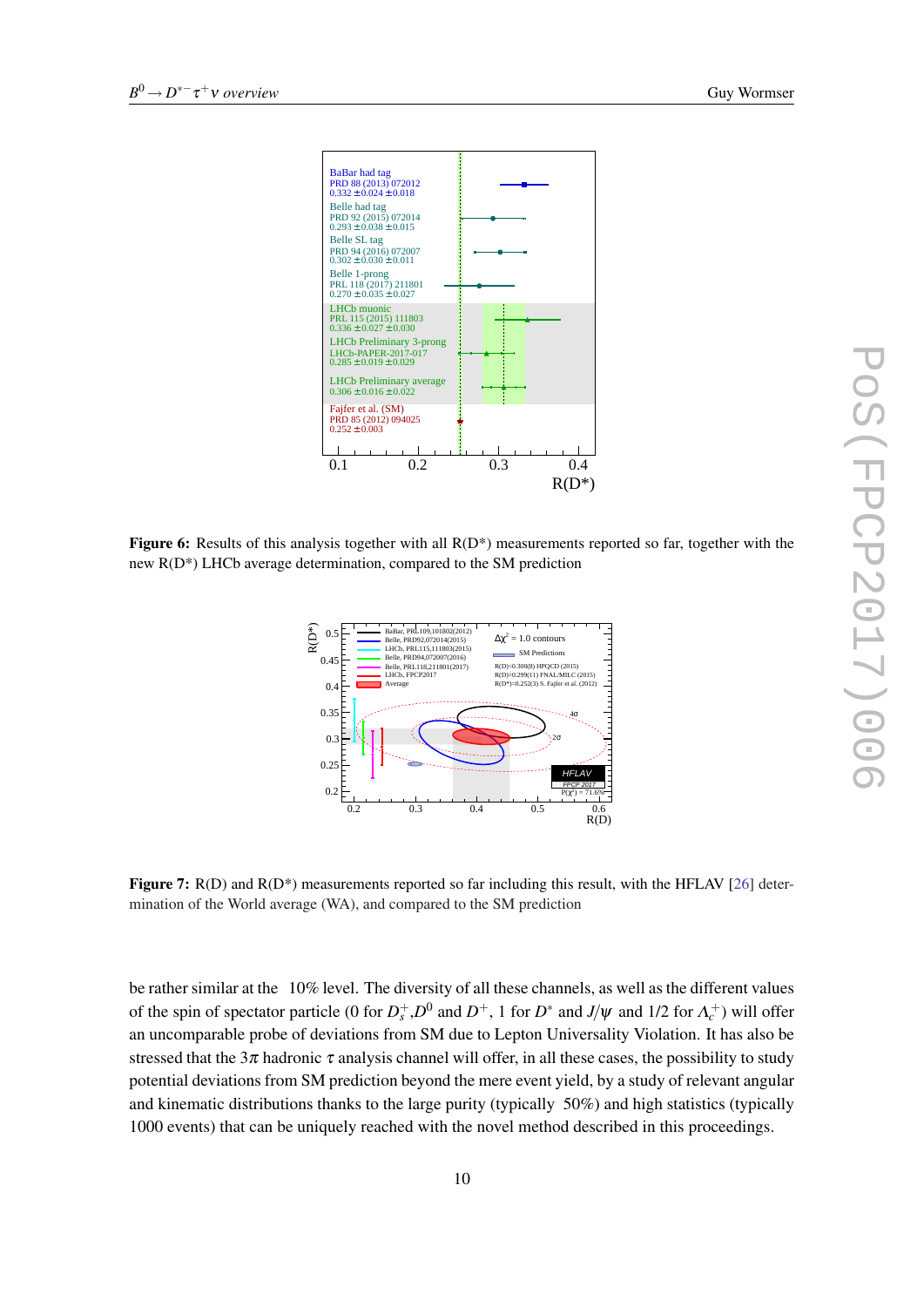#### <span id="page-11-0"></span>Acknowledgments

We express our gratitude to our colleagues in the CERN accelerator departments for the excellent performance of the LHC. We thank the technical and administrative staff at the LHCb institutes. We acknowledge support from CERN and from the national agencies: CAPES, CNPq, FAPERJ and FINEP (Brazil); MOST and NSFC (China); CNRS/IN2P3 (France); BMBF, DFG and MPG (Germany); INFN (Italy); NWO (The Netherlands); MNiSW and NCN (Poland); MEN/IFA (Romania); MinES and FASO (Russia); MinECo (Spain); SNSF and SER (Switzerland); NASU (Ukraine); STFC (United Kingdom); NSF (USA). We acknowledge the computing resources that are provided by CERN, IN2P3 (France), KIT and DESY (Germany), INFN (Italy), SURF (The Netherlands), PIC (Spain), GridPP (United Kingdom), RRCKI and Yandex LLC (Russia), CSCS (Switzerland), IFIN-HH (Romania), CBPF (Brazil), PL-GRID (Poland) and OSC (USA). We are indebted to the communities behind the multiple open source software packages on which we depend. Individual groups or members have received support from AvH Foundation (Germany), EPLANET, Marie Skłodowska-Curie Actions and ERC (European Union), Conseil Général de Haute-Savoie, Labex ENIGMASS and OCEVU, Région Auvergne (France), RFBR and Yandex LLC (Russia), GVA, XuntaGal and GENCAT (Spain), Herchel Smith Fund, The Royal Society, Royal Commission for the Exhibition of 1851 and the Leverhulme Trust (United Kingdom).

#### References

#### References

- [1] S. Fajfer, J. F. Kamenik, and I. Nisandzic, *On the B*  $\rightarrow$  *D*<sup>\*</sup> $\tau \overline{v}_\tau$  *sensitivity to new physics*, [Phys. Rev.](http://dx.doi.org/10.1103/PhysRevD.85.094025) D85 [\(2012\) 094025,](http://dx.doi.org/10.1103/PhysRevD.85.094025) [arXiv:1203.2654](http://arxiv.org/abs/1203.2654).
- [2] D. Bigi and P. Gambino, *Revisiting B*  $\rightarrow$  *Dlv*, Phys. Rev. **D94** [\(2016\) 094008,](http://dx.doi.org/10.1103/PhysRevD.94.094008) [arXiv:1606.08030](http://arxiv.org/abs/1606.08030).
- [3] BaBar collaboration, J. P. Lees *et al., Evidence for an excess of*  $\bar{B} \to D^* \tau^- \bar{\nu}_{\tau}$  *decays*, [Phys. Rev. Lett.](http://dx.doi.org/10.1103/PhysRevLett.109.101802) 109 [\(2012\) 101802,](http://dx.doi.org/10.1103/PhysRevLett.109.101802) [arXiv:1205.5442](http://arxiv.org/abs/1205.5442).
- [4] Belle collaboration, M. Huschle *et al., Measurement of the branching ratio of*  $\bar{B} \to D^{(*)}\tau^-\overline{v}_{\tau}$  *relative to*  $\bar{B}$   $\rightarrow$  *D*<sup>(\*)</sup> $\ell$ <sup>-</sup> $\bar{\nu}_{\ell}$  *decays with hadronic tagging at Belle*, Phys. Rev. **D92** [\(2015\) 072014](http://dx.doi.org/10.1103/PhysRevD.92.072014), [arXiv:1507.03233](http://arxiv.org/abs/1507.03233).
- [5] Belle collaboration, Y. Sato *et al., Measurement of the branching ratio of*  $\bar{B}^0 \to D^{*+}\tau^-\overline{v}_{\tau}$  *relative to*  $\bar{B}^0 \to D^{*+}\ell^-\overline{\nu}_\ell$  decays with a semileptonic tagging method, Phys. Rev. **D94** [\(2016\) 072007](http://dx.doi.org/10.1103/PhysRevD.94.072007), [arXiv:1607.07923](http://arxiv.org/abs/1607.07923).
- [6] LHCb collaboration, R. Aaij *et al.*, *Measurement of the ratio of branching fractions*  $\mathscr{B}(\bar B^0\to D^{*+}\tau^-\overline{v}_\tau)/\mathscr{B}(\bar B^0\to D^{*+}\mu^-\overline{v}_\mu)$ , [Phys. Rev. Lett.](http://dx.doi.org/10.1103/PhysRevLett.115.111803) **115** (2015) 111803, [arXiv:1506.08614](http://arxiv.org/abs/1506.08614).
- [7] Y. Amhis *et al.*, *Averages of b-hadron, c-hadron, and* τ*-lepton properties as of summer 2016*, [arXiv:1612.07233](http://arxiv.org/abs/1612.07233).
- [8] Belle collaboration, S. Hirose *et al.*, *Measurement of the* τ *lepton polarization and R*(*D* ∗ ) *in the decay*  $\bar{B} \to D^* \tau^- \overline{v}_{\tau}$ , [Phys. Rev. Lett.](http://dx.doi.org/10.1103/PhysRevLett.118.211801) 118 (2017) 211801, [arXiv:1612.00529](http://arxiv.org/abs/1612.00529).
- [9] LHCb collaboration, A. A. Alves Jr. *et al.*, *The LHCb detector at the LHC*, JINST 3 [\(2008\) S08005.](http://dx.doi.org/10.1088/1748-0221/3/08/S08005)